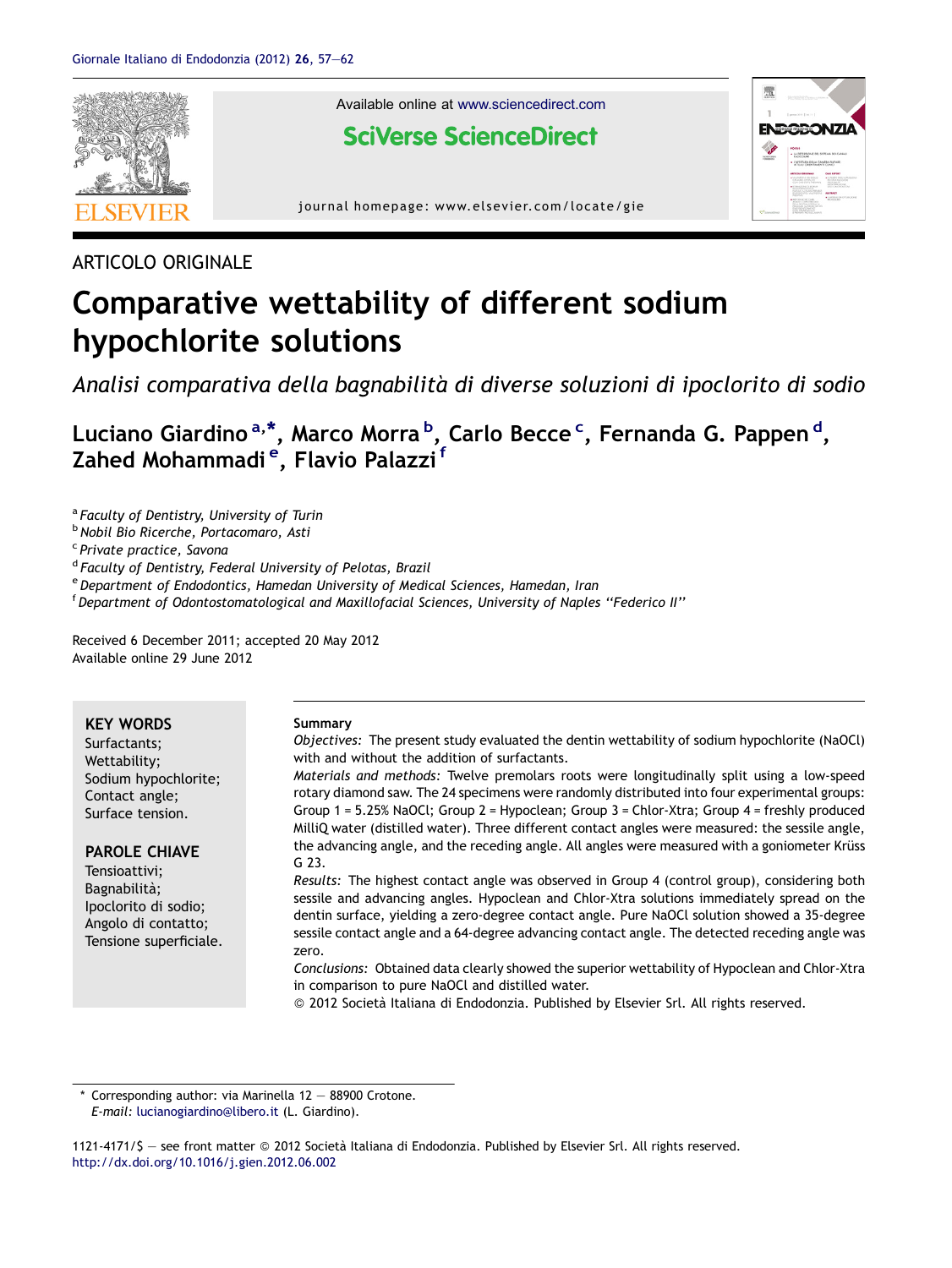#### Riassunto

Obiettivi: Il presente studio ha valutato il comportamento di diverse soluzioni di ipoclorito di sodio (NaOCl), con e senza l'aggiunta di tensioattivi, a contatto con la dentina.

Materiali e metodi: Dodici premolari monocanalari sono stati separati secondo l'asse longitudinale con un disco diamantato in rotazione a bassa velocita`. I 24 campioni ottenuti sono stati distribuiti in modo casuale in quattro gruppi sperimentali: Gruppo 1 = NaOCl al 5,25%; Gruppo 2 = NaOCl al 5,25% con tensioattivi (Hypoclean); Gruppo 3 = NaOCl <6% con tensioattivi (Chlor-Xtra); Gruppo di controllo = acqua distillata (MilliQ 18 MOhm). Al fine di valutare la bagnabilita` delle soluzioni nei confronti della dentina sono state effettuate tre misurazioni: l'angolo di contatto sessile, l'angolo di contatto di avanzamento e l'angolo di contatto di recessione. Tutti gli angoli sono stati misurati con un goniometro Krüss G 23.

Risultati: L'angolo di contatto più alto è stato osservato nel gruppo di controllo, considerando i valori sia dell'angolo di contatto sessile sia dell'angolo di contatto di avanzamento. La diffusione sulla superficie dentinale delle soluzioni del Gruppo 2 (Hypoclean) e del Gruppo 3 (Chlor-Xtra) è stata immediata, in accordo al valore registrato di zero gradi per i tre differenti angoli di contatto. Il Gruppo 1 (ipoclorito di sodio al 5,25%) ha mostrato un angolo di contatto sessile pari a 35 gradi e un angolo di contatto di avanzamento pari a 64 gradi; l'angolo di contatto di recessione rilevato è risultato pari a zero.

Conclusioni: I dati ottenuti hanno dimostrato chiaramente la superiore bagnabilità delle soluzioni di ipoclorito di sodio addizionate con tensioattivi nei confronti della dentina rispetto a quella ottenibile con solo ipoclorito di sodio al 5,25% o con acqua distillata.

© 2012 Società Italiana di Endodonzia. Pubblicato da Elsevier Srl. Tutti i diritti riservati.

#### Introduction

Success or prognosis of root canal therapy has been shown to depend on many factors, including the quality of instrumentation and irrigation which interfere in the achieved disinfection of the root canal. Several studies reported poor debridement of the root canal regardless of the instrumentation technique used  $[1-3]$ . Using the reliable micro-tomography method, high percentage of untouched root dentin surfaces after root canal instrumentation has been shown [\[1,3\].](#page-4-0) Deficient mechanical preparation of the current chemical-mechanical methods could offer an opportunity for microorganisms to recolonize the filled canal space, resulting in endodontic failure. Both instruments and irrigants are used in conjunction to achieve endodontic debridement, mainly in cases of teeth presenting complex anatomy, in which the anatomic irregularities are commonly untouched by instrumentation [\[4\].](#page-4-0)

Among the solutions used in root canal therapy, sodium hypochlorite (NaOCl) appears to fulfill most of the requirements for an ideal root canal irrigant [\[5\]](#page-4-0). It presents high organic tissue-dissolving ability [\[6—8\]](#page-4-0). Sodium hypochlorite also presents a wide-spectrum antimicrobial activity [\[6,9,10\]](#page-4-0), killing endodontic pathogens even when organized in biofilms [\[11\].](#page-4-0) However, despite its excellent tissue-dissolving and antimicrobial abilities, NaOCl presents a relative high surface tension (48.90 mJ/m<sup>2</sup>), limiting the solution penetration into canal irregularities and deeply into the dentinal tubules [\[12,13\]](#page-4-0).

An ideal root canal irrigant should present the best contact with the dentin walls and debris. This contact depends on the dentin wetting ability of solutions [\[14\].](#page-4-0) In general, the wettability of a solution depends on the relationship between its surface tension and the surface tension of the surface to be wet [\[15\].](#page-4-0) Surface tension, or the excess force between molecules at interfaces, produces a tendency for a liquid surface area to decrease [\[16\].](#page-4-0) In wetting phenomena, this force controls the spreading of a liquid over a surface. The effects of the combination of surface energy and surface microtopography on wetting is a classical problem of physical chemistry of surfaces, discussed since the correction by Wenzel of Young's equation in 1932 [\[15\]](#page-4-0). Chemical and topographical heterogeneity of the substrate surface results in contact angle hysteresis [\[17,18\].](#page-4-0) That is, on heterogeneous surfaces such as dentin, rather than a single contact angle as anticipated from Young's equation of ideal surfaces, a continuum range of angles can be detected [\[19,20\].](#page-4-0) This requires special care in wetting measurements, and it is often forgotten in the relevant literature.

The effectiveness of an endodontic irrigant could be improved by reducing its surface tension because its wettability can interfere with the solution penetration in the complex anatomy of root canal system and also in dentinal tubules [\[14—16\]](#page-4-0). The ability of surface-active agents (surfactants) to reduce the surface tension of NaOCl solutions has been recently demonstrated [\[21,22\].](#page-4-0) Hypoclean (Ogna Lab Srl, Muggiò, Milan, Italy) is a commercial available NaOCl solution added with two surface-active agents, which presents low surface tension (29.13 mJ/m<sup>2</sup>). In a recent study, Hypoclean showed an optimized ability to kill bacteria compared to a pure 5.25% NaOCl solution [\[23\]](#page-4-0). Cameron [\[16\]](#page-4-0) demonstrated that the addition of surface modifiers enhanced the ability of NaOCl to dissolve organic material. Since the contact angle of a solution with dentin is directly related to its wetting properties, the present study evaluated the dentin wettability of NaOCl with and without the addition of surfactants.

#### Materials and methods

Three endodontic irrigant solutions were tested: 5.25% NaOCl (Niclor 5, Ogna Lab Srl, Muggiò, Milan, Italy),  $<$ 6% NaOCl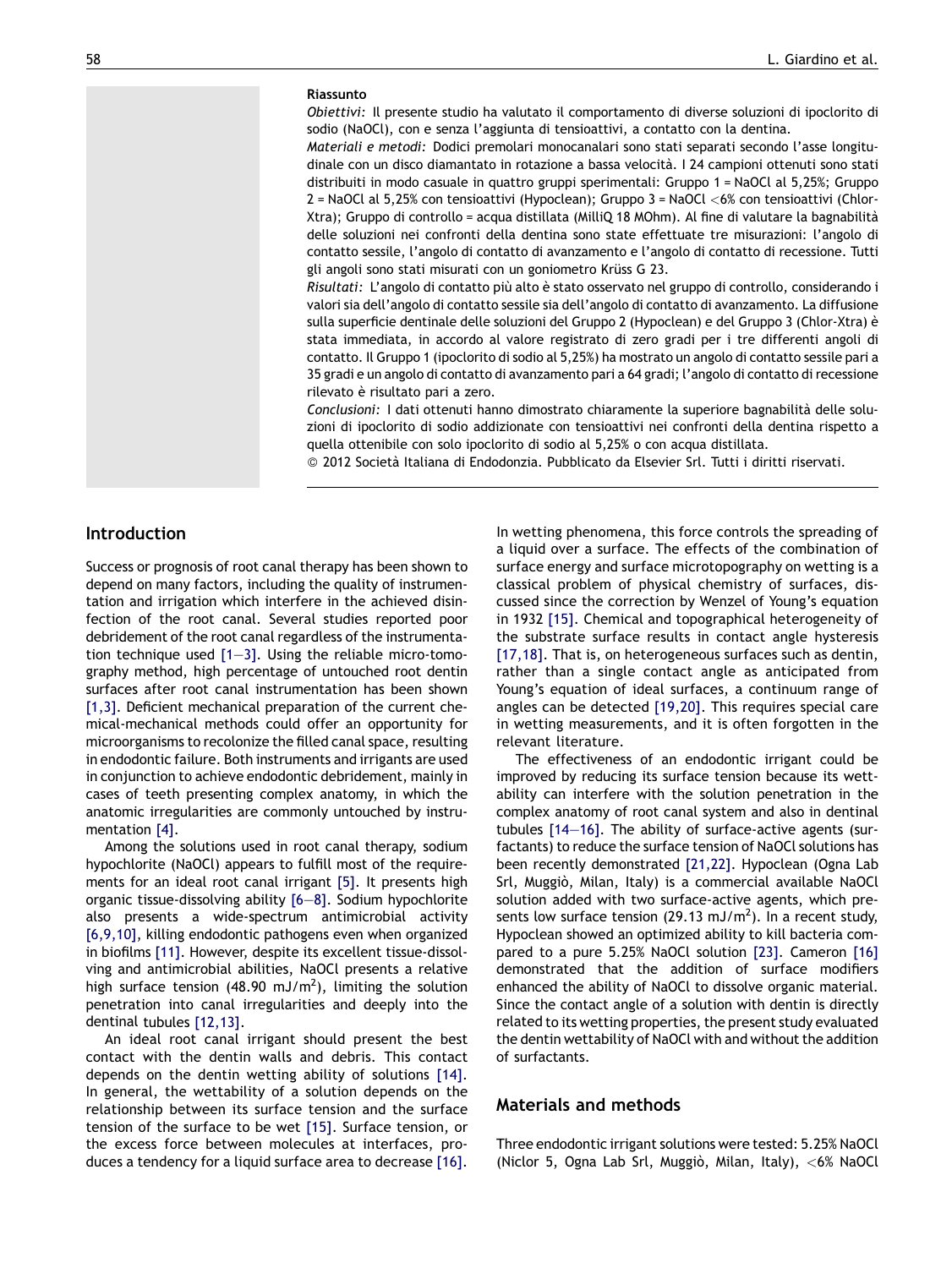containing surface-active agents (Chlor-Xtra, Vista Dental Products, Racine, WI, USA), and 5.25% NaOCl containing surface-active agents (Hypoclean, Ogna Lab Srl, Muggiò, Milan, Italy). Freshly obtained MilliQ water (MilliQ 18 MOhm, Millipore Corporation, Billerica, MA, USA) was used in the control group.

Twelve extracted human premolars were used in the study. Teeth had been extracted for orthodontic purposes and did not present caries or restorations. After cutting off the crown and the apical third of each tooth, the remaining root was longitudinally split using a low-speed rotary diamond saw. Twenty four sectioned root halves were obtained.

Each cut surface was polished using a series of abrasive papers (CarbiMet; Buehler, Lake Bluff, IL) in the following sequence: 120/P120, 180/P180, 240/P280, 320/P400, 400/P800, and 600/P1200.

The 24 specimens were randomly distributed into three experimental groups and one control group: Group 1 = 5.25% NaOCl; Group 2 = Hypoclean; Group 3 = Chlor-Xtra; Group 4 = freshly produced MilliQ water (MilliQ, 18 MOhm). Contact angle measurements were carried out with a goniometer Krüss G 23 (Krüss GmbH, Hamburg, Germany).

Because of the non-ideal nature of the dentin surface, three different angles were measured as previously described [\[19\]](#page-4-0): the sessile angle  $(\theta)$ , obtained by gently placing about 1 mm-diameter droplets on the sample surface; the advancing angle  $(\theta a)$ , obtained by increasing the drop volume until promoting the movement of the three-phase boundary; the receding angle ( $\theta$ r) obtained by decreasing the drop volume until promoting the retraction of the three-phase boundary (fig. 1). All angles were measured with a goniometer Krüss G 23.

One mm-diameter droplets of hypochlorite solutions or distilled water (control) were placed on coronal root dentin using a new micro-syringe for each tested irrigant, and the sessile, advancing and receding angles were immediately measured by increasing or decreasing the drop volume, while keeping the syringe needle in the drop, as widely described in the chemico-physical literature on this subject [\[19,20\].](#page-4-0)

#### Results

Contact angle measurements showed marked differences between the evaluated solutions [\(table](#page-3-0) 1). The highest contact angle was observed in Group 4 (control group), considering both sessile and advancing angles. The detected receding angle was zero.

Hypoclean and Chlor-Xtra solutions immediately spread on the dentin surface, yielding a zero-degree contact angle. Capillary penetration, resulting from the combination of surface topography and interface energy, drives the wetting liquids into the pores and crevices of the dentin substrate. In this case, it was not possible to measure advancing and receding angles, since the wetting pattern was completely controlled by capillary penetration. Pure NaOCl solution showed a 35-degree sessile contact angle, and a 64-degree advancing contact angle. The detected receding angle was zero.

#### **Discussion**

Shaping and cleaning root canals is challenging, considering that much of the root canal space is not totally accessible to instruments and irrigation solutions [\[1—4\].](#page-4-0) Consequently, the quality of root debridement can be influenced by irrigation solutions associated with root canal instrumentation. Sodium hypochlorite is widely used to disinfect root canals during



Figure 1 Schematic view of wetting and contact angles on dentin.  $\theta$ , sessile contact angle;  $\theta$ a, advancing contact angle;  $\theta$ r, receding contact angle.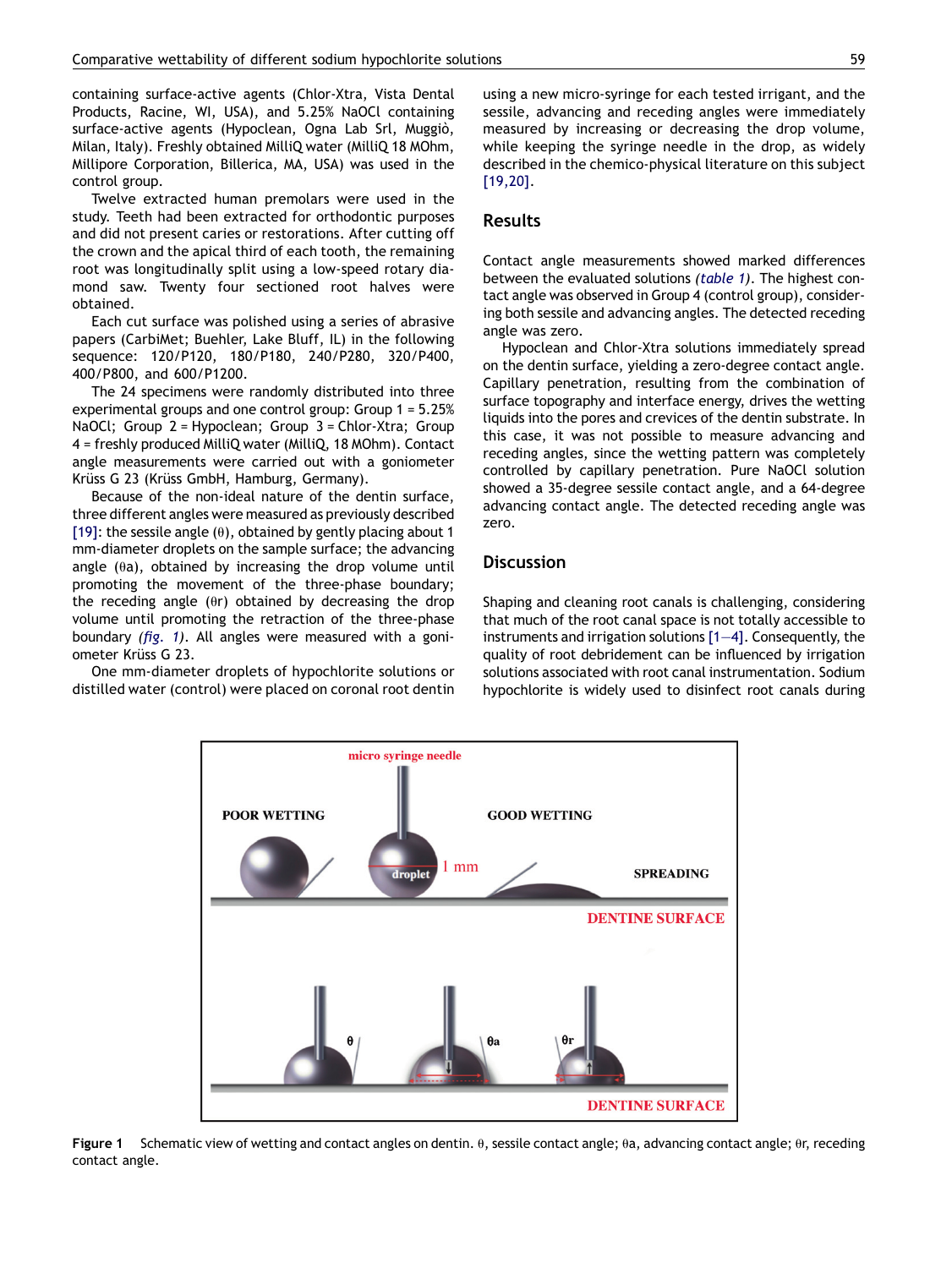<span id="page-3-0"></span>

| Groups | Contact angles |            |    |
|--------|----------------|------------|----|
|        |                | $\theta$ a | θr |
|        | $35 + 3$       | $64 + 3$   |    |
|        |                |            |    |
| 3      |                |            |    |
|        | $60 \pm 10$    | $85 \pm 7$ |    |

Group 1 = 5.25% NaOCl; Group 2 = Hypoclean; Group 3 = Chlor-Xtra; Group 4 = MilliQ water. S, spreading.

endodontic therapy, and it is usually employed at concentrations ranging from 0.5% to 5.25%. Nevertheless, despite the excellent tissue-dissolving [\[6—8\]](#page-4-0) and antimicrobial properties [\[6,9,10\],](#page-4-0) it presents a relative high surface tension  $(48.90 \text{ mJ/m}^2)$  [\[13\].](#page-4-0) The ability of surface-active agents (surfactants) to reduce the surface tension of NaOCl solutions has been recently demonstrated [\[16,21,22\]](#page-4-0). The tested liquids in Group 2 (Hypoclean) and Group 3 (Chlor-Xtra) are commercially available NaOCl solutions with a surface-active agent added, which present low surface tension (29,13 mJ/m<sup>2</sup> and 33,14 mJ/m<sup>2</sup>, respectively) [\[24\].](#page-4-0) The tested solution in Group 2 had already showed increased ability to kill bacteria compared to pure 5.25% NaOCl solution [\[23\]](#page-4-0). The antimicrobial effect of Chlor-Xtra against an in vitro biofilm model [\[21\]](#page-4-0) and its pulp tissue dissolving ability were studied [\[22\],](#page-4-0) and in both studies the addition of surfactants optimized NaOCl properties in comparison to pure NaOCl.

Wettability is one of the most important physicochemical properties to a root canal irrigant. Contact angle measurements determine the wettability of the substratum. Low contact angles are an indication of good wetting, whereas high contact angles indicate poor wetting [\[25,26\]](#page-4-0). With the improvement of wettability, it is also possible that the irrigant could extend its solvent capability, and also optimize its bactericidal ability through a better penetration into the non instrumented areas of the root canal system [\[16\].](#page-4-0) Glantz and Hansson [\[14\]](#page-4-0) reported that the contact between dentin and an irrigant depends on the wettability of the irrigant over the dentin surface in the root canal. Because spreading of the irrigant is thought to be directly related to its wetting properties, it may provide a good index to assess the irrigation efficiency in the root canal. The contact angle measurement on biological surfaces is usually difficult due to substrate hydration, porosity and heterogeneity. Dentin is a complex, heterogeneous and intrinsically wet organic tissue, composed by 50 vol% mineral, 30 vol% organic material, and 20 vol% fluid [\[27\].](#page-5-0) Besides its complex composition, dentin is penetrated by a tubular labyrinth containing odontoblastic cells. Tubule density and orientation vary from area to area [\[28\].](#page-5-0)

The tubule lumen is lined by the peritubular dentin, which is highly mineralized. The tubules and peritubular dentin are separated by intertubular dentin. Dentin is hydrated in the vital state due to the pulp tissue pressure, estimated to be approximately 15 cm  $H<sub>2</sub>O$  [\[29\],](#page-5-0) which causes an outward flow of dentinal fluid. When dentin is instrumented or

grounded, a thin layer of debris, called smear layer, partially covers the surface, occluding the dentin tubules [\[30\]](#page-5-0).

The contact angle as a thermodynamic equilibrium property of a liquid on a solid immersed in a fluid is unique only for inert, nonwetting liquids on ideal solids, for example, on smooth, homogeneous, inert, and nonporous surfaces [\[31,32\]](#page-5-0).

In the present study, the limitation of the performed method should be carefully defined: the detected values were obtained on dentin, a nonideal surface (in the sense of the definition related to Young's equation). Dentin has a heterogeneous composition; it presents roughness and dentinal tubules [\[15,17—20\]](#page-4-0); it can present chemical interactions with some of the tested liquids. Consequently, the contact angle detected by placing a liquid droplet on the solid surface does not have the thermodynamic status of ''equilibrium angle'', that is the three-phase boundary does not reside in the absolute minimum of the interface free energy. It is not possible and it is conceptually wrong, to link the measured values to surface free energy data, despite some existing examples in the relevant literature. It should be remarked, however, that the dentin surface was gridded and dry according to Stojicic et al. [\[22\].](#page-4-0) As a consequence, the tested surfaces are not completely comparable to the dentin surfaces found in clinical practice. Taking into account these limitations, the obtained data clearly demonstrated the effect of irrigation solutions on the wettability of dentin in vitro.

On dentin surface there is a range of metastable states, separated by free energy barriers [\[15,17—20\]](#page-4-0). All these ''local minima'' are accessible, and the liquid at the three-phase boundary can reside in one of the countless metastable states, depending on the height of the energy barriers and the macroscopic vibrational energy of the droplet. From a practical point of view, it means that a continuum of allowed values can be observed, across several degrees, all of them sharing the same thermodynamic status of metastable state. The mostrigorous approach, as reported in the literature, involves the characterization of the wettability capacity through the measurement of the maximum and minimum allowed ranges, that is the advancing and receding contact angles [\[32\].](#page-5-0) The ''sessile'' contact angle is the contact angle detected by simply placing a drop on a surface. Even if not totally accurate, this method can be accepted in instances such as the present, when wide differences were detected among the tested liquids. The poor chemical-physical meaning of this value should, however, be considered. For example, 5.25% NaOCl solution could present contact angles across from 64 to zero, depending on its vibrational energy.

The contact angle of Chlor-Xtra on dentin reported by Stojicic et al. [\[22\]](#page-4-0) was 36 degrees, while in the present study complete and immediate spreading was detected. This different results can easily be accounted for considering the different contributions to wetting on complex substrates like dentin. Generally, the observed contact angle contains a contribution from surface chemistry and a contribution from topography (capillary penetration). These two factors interact in a very complex way [\[17—19\]](#page-4-0). Probably, the preparation of the samples for measurement yielded different surface properties in both studies: contamination of the dentin surface during grinding and polishing can promote less wettable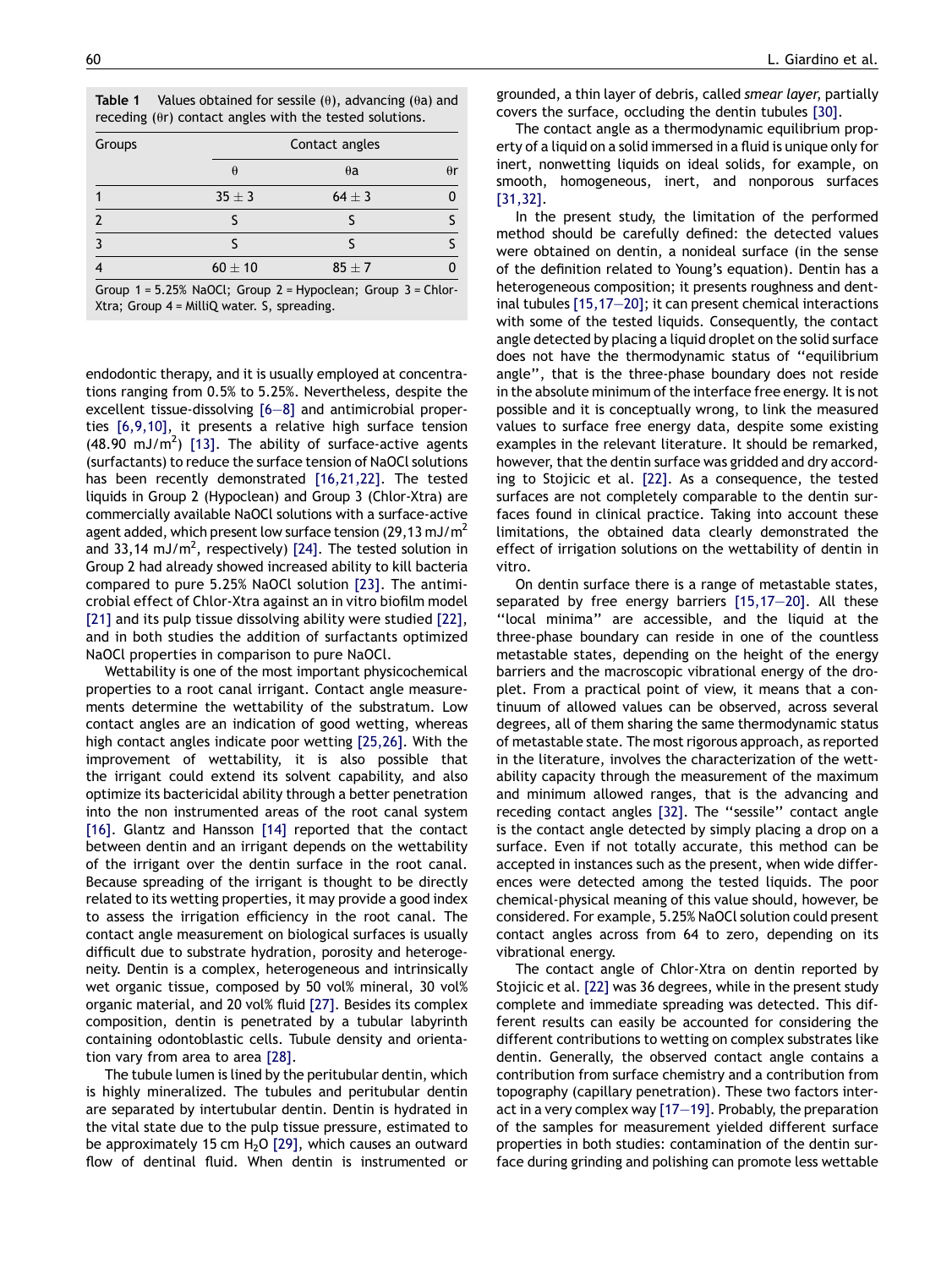<span id="page-4-0"></span>surfaces. The grinding and polishing procedure can also yield different opening of the capillary structure of tubules, affecting the degree of capillary penetration. Present data show that capillary penetration is enhanced on present samples as compared to Stojicic et al. [22].

After defining the meaning of each detected value, it can be concluded that the high surface tension (71.4 mJ/m<sup>2</sup>) observed in Group 4 indicated that MilliQ water does not penetrate into the porosity of the surface and shows a high contact angle. The detected value increases almost to 90 degrees before allowing the three-phase boundary to move. Pure 5.25% NaOCl showed an increased trend towards wetting as compared to water, possibly through the chemical interaction involving attack to organic tissue. On the other hand, the wettability of Hypoclean and Chlor-Xtra was completely controlled by capillary penetration. The combined effect of interface energetics and surface topography allows the liquid to readily penetrate into the dentin tubules and surface roughness.

# **Conclusions**

Data clearly showed the superior wettability of sodium hypochlorite solutions modified with surfactants against dentin in comparison to 5.25% sodium hypochlorite and distilled water.

Clinical relevance: While having good dissolving tissue and antimicrobial capacities, sodium hypochlorite shows some limitations such as a high surface tension that limits its penetration in the anatomic irregularities of the root canal system and deeper penetration into dentineal tubules. The new solutions added with surfactants optimize the properties of sodium hypochlorite by lowering its surface tension. It is also possible that new irrigants could extend its solvent capability, and also optimize its bactericidal ability through a better penetration into the non instrumented areas of the root canal system.

#### Conflict of interest

The authors have no conflicts of interest to dislcose.

### Fundings

The authors declare that they have not received fundings for this study.

#### Appendix A. Supplementary data

Supplementary data associated with this article can be found, in the online version, at [http://dx.doi.org/10.1016/](http://dx.doi.org/10.1016/j.gien.2012.06.002) [j.gien.2012.06.002](http://dx.doi.org/10.1016/j.gien.2012.06.002).

### References

1. Peters OA, Boessler C, Paqué F. Root canal preparation with a novel nickel-titanium instrument evaluated with micro-computed tomography: canal surface preparation over time. J Endod 2010;36:1068—72.

- 2. Paqué F, Balmer M, Attin T, Peters OA. Preparation of oval-shaped root canals in mandibular molars using nickel-titanium rotary instruments: a micro-computed tomography study. J Endod 2010;36:703—7.
- 3. Paqué F, Peters OA. Micro-computed tomography evaluation of the preparation of long oval root canals in mandibular molars with the self-adjusting file. J Endod 2011;37:517—21.
- 4. Baker NA, Eleazer PD, Averbach RE, Seltzer S. Scanning electron microscopic study of the efficacy of various irrigation solutions. J Endod 1975;4:127—35.
- 5. Zehnder M. Root canal irrigants. J Endod 2006;32:389—98.
- 6. Zehnder M, Kosicki D, Luder H, Sener B, Waltimo T. Tissuedissolving capacity and antibacterial effect of buffered and unbuffered hypochlorite solutions. Oral Surg Oral Med Oral Pathol Oral Radiol Endod 2002;94:756—62.
- 7. Beltz RE, Torabinejad M, Pouresmail M. Quantitative analysis of the solubilising action of MTAD, sodium hypochlorite, and EDTA on bovine pulp and dentin. J Endod 2003;29:334—7.
- 8. Naenni N, Thoma K, Zehnder M. Soft tissue dissolution capacity of currently used and potential endodontic irrigants. J Endod 2004;30:785—7.
- 9. Siqueira Jr JF, Magalhães KM, Rôças IN. Bacterial reduction in infected root canals treated with 2.5% NaOCl as an irrigant and calcium hydroxide/camphorated paramonochlorophenol paste as an intracanal dressing. J Endod 2007;33:667—72.
- 10. Virtej A, MacKenzie CR, Raab WH, Pfeffer K, Barthel CR. Determination of the performance of various root canal disinfection methods after in situ carriage. J Endod 2007;33:926—9.
- 11. Spratt DA, Pratten J, Wilson M. An in vitro evaluation of the antimicrobial efficacy of irrigants on biofilms of root canal isolates. Int Endod J 2001;34:300—7.
- 12. Tașman F, Cehreli ZC, Oğan C, Etikan I. Surface tension of root canal irrigants. J Endod 2000;26:586—7.
- 13. Giardino L, Ambu E, Becce C, Rimondini L, Morra M. Surface tension comparison of four common root canal irrigants and two new irrigants containing antibiotic. J Endod 2006;32:1091—3.
- 14. Glantz PO, Hansson L. Wetting of dentin by some root canal medicaments. Odontol Revy 1972;23:205.
- 15. Adamson AW, Gast AP. Physical chemistry of surfaces. 6th ed. New York: Wiley-Interscience; 1997, 784.
- 16. Cameron JA. The effect of a fluorocarbon surfactant on the surface tension of the endodontic irrigant, sodium hypochlorite. A preliminary report. Aust Dent J 1986;31:364—8.
- 17. Johnson Jr RE, Dettre RH. Contact angle hysteresis III. J Phys Chem 1964;68:1744.
- 18. Dettre RH, Johnson Jr RE. Contact angle hysteresis IV. J Phys Chem 1965;69:1507.
- 19. Wu S. Polymer interface and adhesion. 1st ed. New York: Marcel Dekker; 1982, 142—6.
- 20. Garbassi F, Morra M, Occhiello E. Polymer surfaces from physics to technology. 1st ed. New York: John Wiley Sons Inc; 1994, 169—210.
- 21. Williamson AE, Cardon JW, Drake DR. Antimicrobial susceptibility of monoculture biofilms of a clinical isolate of Enterococcus faecalis. J Endod 2009;35:95—7.
- 22. Stojicic S, Zivkovic S, Qian W, Zhang H, Haapasalo M. Tissue dissolution by sodium hypochlorite: effect of concentration, temperature, agitation, and surfactant. J Endod 2010;36:1558—62.
- 23. Mohammadi Z, Mombeinipour A, Giardino L, Shahriari S. Residual antibacterial activity of a new modified sodium hypochloritebased endodontic irrigation solution. Med Oral Patol Oral Cir Bucal 2011;16:e588—92.
- 24. Palazzi F, Morra M, Mohammadi Z, Grandini S, Giardino L. Surface tension comparison of 5.25% sodium hypochlorite solution with three new sodium hypochlorite-based endodontic irrigants. Int Endod J 2012;45(2):129—35.
- 25. Duncan-Hewitt W. Hydrophobic surfaces. In: Doyle R, Rosenberg M, editors. Microbial cell surface hydrophobicity.